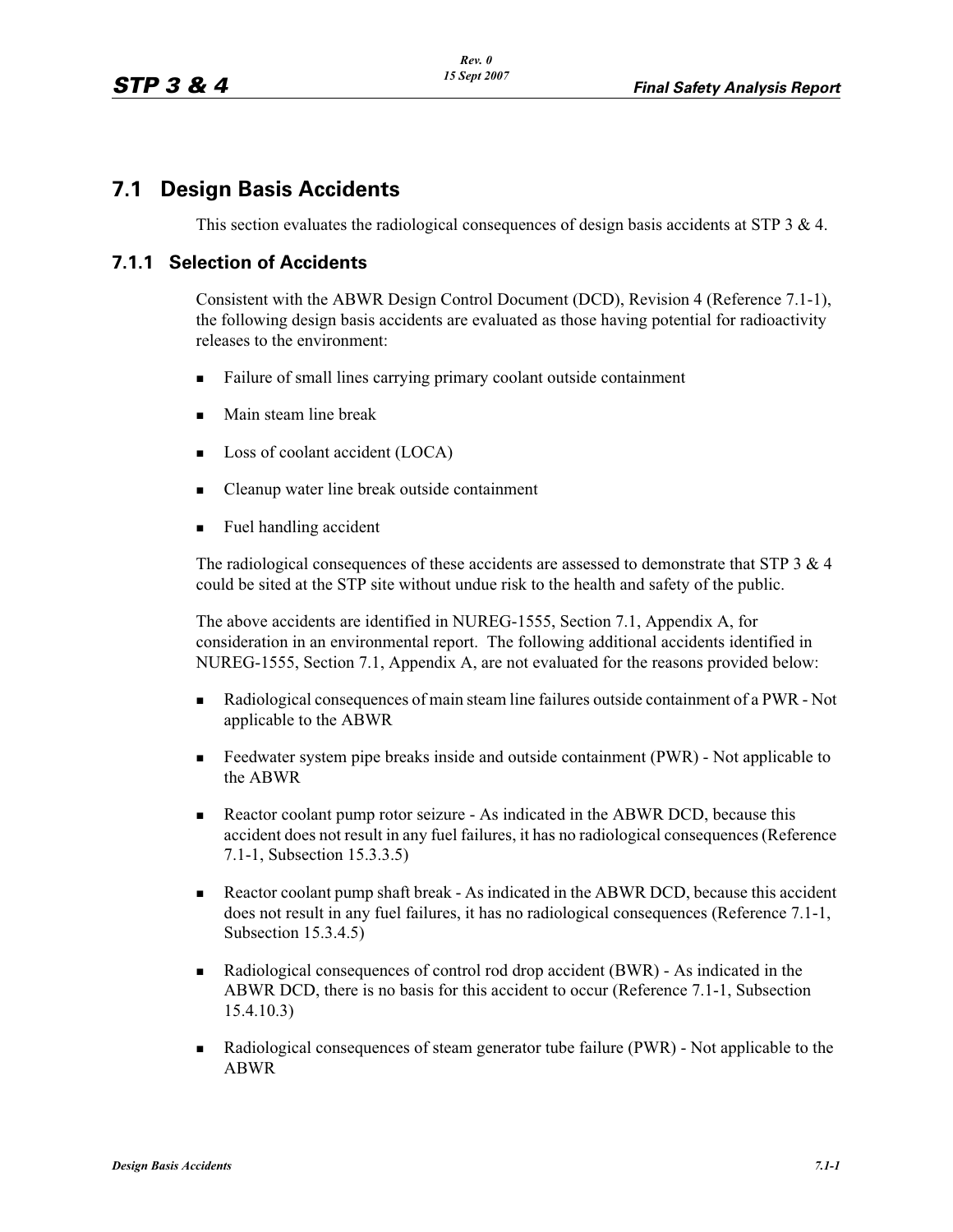### **7.1.2 Evaluation Methodology**

The ABWR DCD presents the radiological consequences of the accidents identified in Subsection 7.1.1. The basic scenario for each accident is that some quantity of activity is released at the accident location inside a building and this activity is eventually released to the environment. The transport of activity within the plant is independent of the site and is specific to the ABWR design. Details about the methodologies and assumptions pertaining to each of the accidents, such as activity release pathways and credited mitigation features, are provided in the reference ABWR DCD (Reference 7.1-1, Chapter 15).

The dose to an individual located at the exclusion area boundary (EAB) or in the low population zone (LPZ) is calculated based on the amount of activity released to the environment, the atmospheric dispersion of the activity during the transport from the release point to the off-site location, the breathing rate of the individual at the off-site location, and activity-to-dose conversion factors. The only site-specific parameter is atmospheric dispersion. Site-specific doses are obtained by adjusting the reference ABWR DCD doses to reflect site-specific atmospheric dispersion factors  $(\chi/Q)$  values).

NUREG-1555 provides two options for calculating  $\chi$ /Q values: either 50<sup>th</sup> percentile  $\chi$ /Q values based on onsite meteorological data or 10% of the levels given in Regulatory Guide 1.3 (Reference 7.1-2) to represent more realistic dispersion conditions than assumed in the safety evaluation. The option to use 50<sup>th</sup> percentile site-specific  $\chi$ /Q values was selected. Short-term accident  $\chi$ /Q values are calculated using the methodology of Regulatory Guide 1.145, Revision 1 (Reference 7.1-3) with site-specific meteorological data. As indicated in Section 2.7, the Regulatory Guide 1.145 methodology is implemented in the NRC-sponsored PAVAN computer program. This program computes  $\chi$ /Q values at the EAB and the LPZ for each combination of wind speed and atmospheric stability for each of the 16 downwind direction sectors. Releases are assumed to be at ground level, and the shortest distances between the power block and the off-site locations are selected to conservatively maximize the  $\chi$ /Q values.

Consistent with the reference ABWR DCD, the accident doses are presented for the whole body and the thyroid. Furthermore, the whole body and thyroid doses are converted into total effective dose equivalent (TEDE) to demonstrate compliance with 10 CFR 50.34. The conversion to TEDE is performed by multiplying the thyroid dose by a weighting factor of 0.03 and adding the result to the whole body dose, in accordance with ICRP 30 (Reference 7.1-4).

#### **7.1.3 Source Terms**

The design basis accident source terms in the reference ABWR DCD are presented as timedependent isotopic activity releases to the environment in the unit of megabecquerel (MBq) in Tables 7.1-1 to 7.1-6.

#### **7.1.4 Radiological Consequences**

As indicated in NUREG-1555, environmental report design basis accident doses are evaluated based on more realistic meteorological conditions than those used in the safety analysis report. For each of the accidents identified in Subsection 7.1.1, the site-specific dose for a given time interval is calculated by multiplying the ABWR DCD dose by the ratio of the site  $\chi$ /Q value provided in Section 2.7 to the DCD  $\chi$ /Q value. The time-dependent DCD and site  $\chi$ /Q values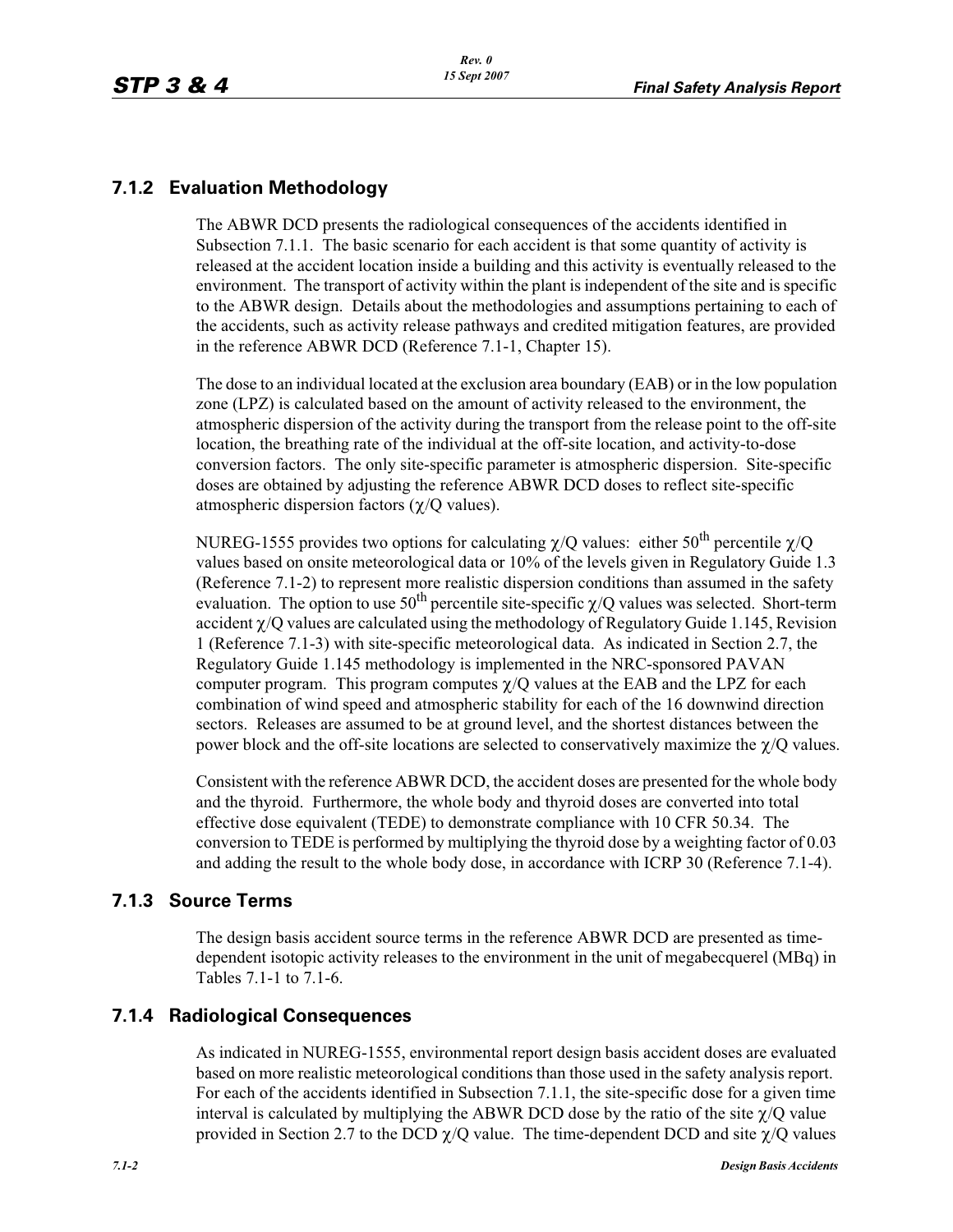and their ratios are shown in Table 7.1-7. Since all site  $\chi$ /Q values are bounded by DCD  $\chi$ /Q values, site-specific doses for all accidents would also be bounded by DCD doses. However, site-specific doses are presented for completeness. All accident doses are presented in Tables 7.1-8 to 7.1-13.

The 10 CFR 50.34 dose limit is 25 rem TEDE at the EAB and the LPZ, as specified in  $50.34(a)(1)(ii)$ . The ABWR is certified to the 10 CFR 100.11 dose limits of 25 rem to the whole body and 300 rem to the thyroid. The limit of 10 CFR  $50.34(a)(1)(ii)$  applies to extremely low probability accidents that could result in the release of significant quantities of radioactive fission products. Similarly, the limits of 10 CFR 100.11 apply to a major accident with the release of appreciable quantities of fission products. For accidents with smaller releases, more restrictive dose limits are specified in Subsections 15.6.2, 15.6.4, and 15.7.4 of NUREG-0800. Where applied, the more restrictive dose limits are either 10% or 25% of the 10 CFR 100.11 limits. Although conformance to these more restrictive dose limits is not required for an environmental report, they are shown in Tables 7.1-8 to 7.1 13 for comparison purposes.

The doses shown in Tables 7.1-8 to 7.1-13 are summarized in Tables 7.1-14 and 7.1-15. Tables 7.1-14 and 7.1-15 also show the equivalent TEDE doses. The summary tables demonstrate that, in addition to meeting the limits of 10 CFR 100.11 and NUREG-0800 as indicated above, all accident doses also meet the 25 rem TEDE acceptance criteria of 10 CFR 50.34(a)(1)(ii). Because the dose criterion of 10 CFR 50.34 is intended to provide assurance of low risk to the public under postulated accidents, any health effects resulting from the design basis accidents are considered to be negligible.

### **7.1.5 References**

- 7.1-1 ABWR Design Control Document, Tier 2, GE Nuclear Energy, Revision 4.
- 7.1-2 "Assumptions Used for Evaluating the Potential Radiological Consequences of a Loss of Coolant Accident for Boiling Water Reactors," Regulatory Guide 1.3, Revision 2, June 1974.
- 7.1-3 "Atmospheric Dispersion Models for Potential Accident Consequence Assessments at Nuclear Power Plants," Regulatory Guide 1.145, Revision 1, November 1982.
- 7.1-4 "Limits for Intakes of Radionuclides by Workers," Part 1, ICRP Publication 30, International Commission on Radiological Protection, Pergamon Press, 1979.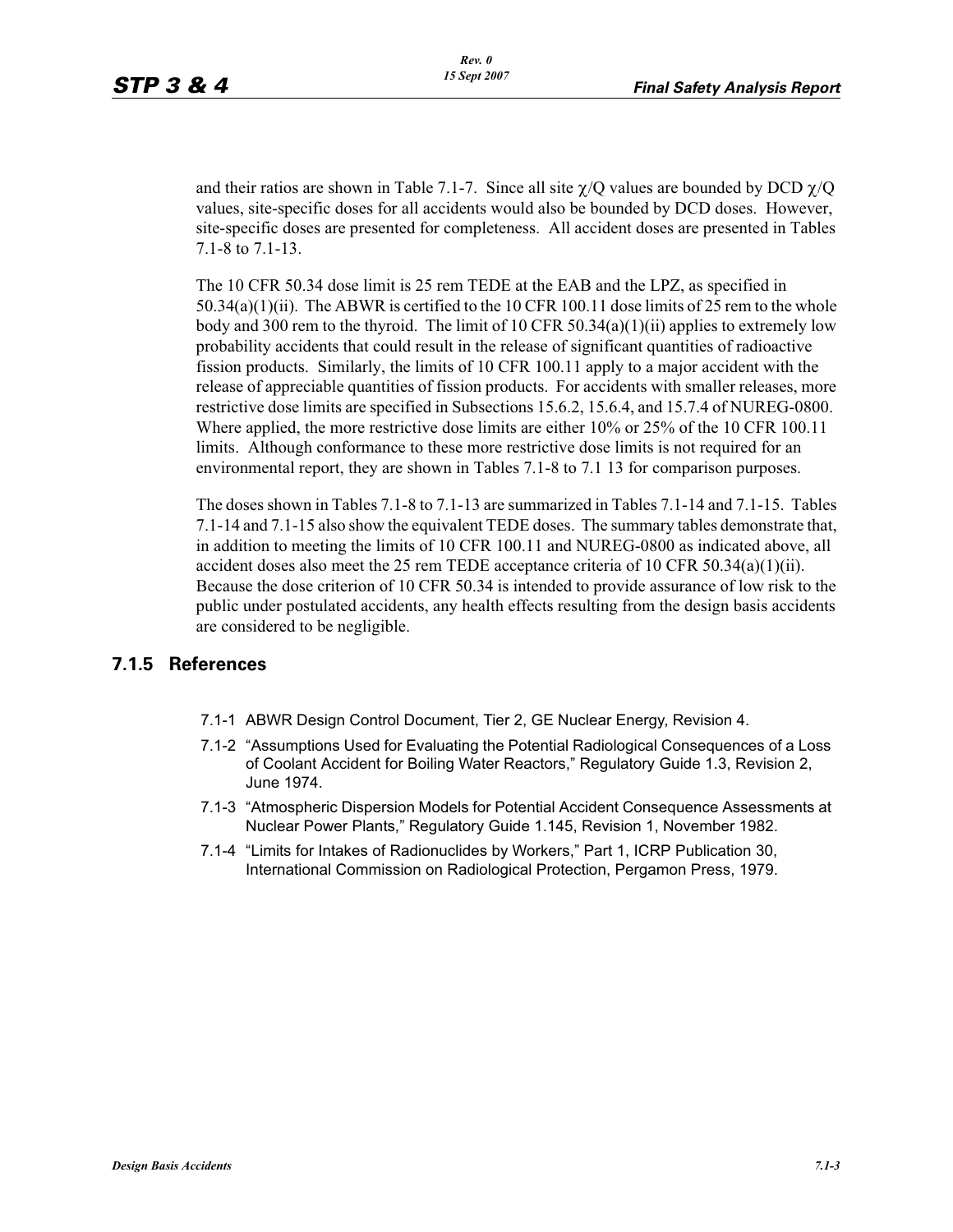| Table 7.1-1 Activity Releases for Failure of Small Lines Carrying Primary Coolant |  |
|-----------------------------------------------------------------------------------|--|
| <b>Outside Containment</b>                                                        |  |

|                | <b>Activity Release (MBq)</b> |              |  |  |  |
|----------------|-------------------------------|--------------|--|--|--|
| <b>Isotope</b> | 0-2 Hours                     | 0-8 Hours    |  |  |  |
| $I - 131$      | 6.81E+04                      | $1.41E + 05$ |  |  |  |
| $1 - 132$      | 5.96E+05                      | 1.19E+06     |  |  |  |
| $I - 133$      | 4.59E+05                      | $9.44E + 05$ |  |  |  |
| I-134          | $9.92E + 05$                  | 1.90E+06     |  |  |  |
| $1 - 135$      | 6.59E+05                      | 1.34E+06     |  |  |  |
| <b>Total</b>   | 2.77E+06                      | $5.51E+06$   |  |  |  |

Source: ABWR DCD (Reference 7.1-1, Table 15.6-2)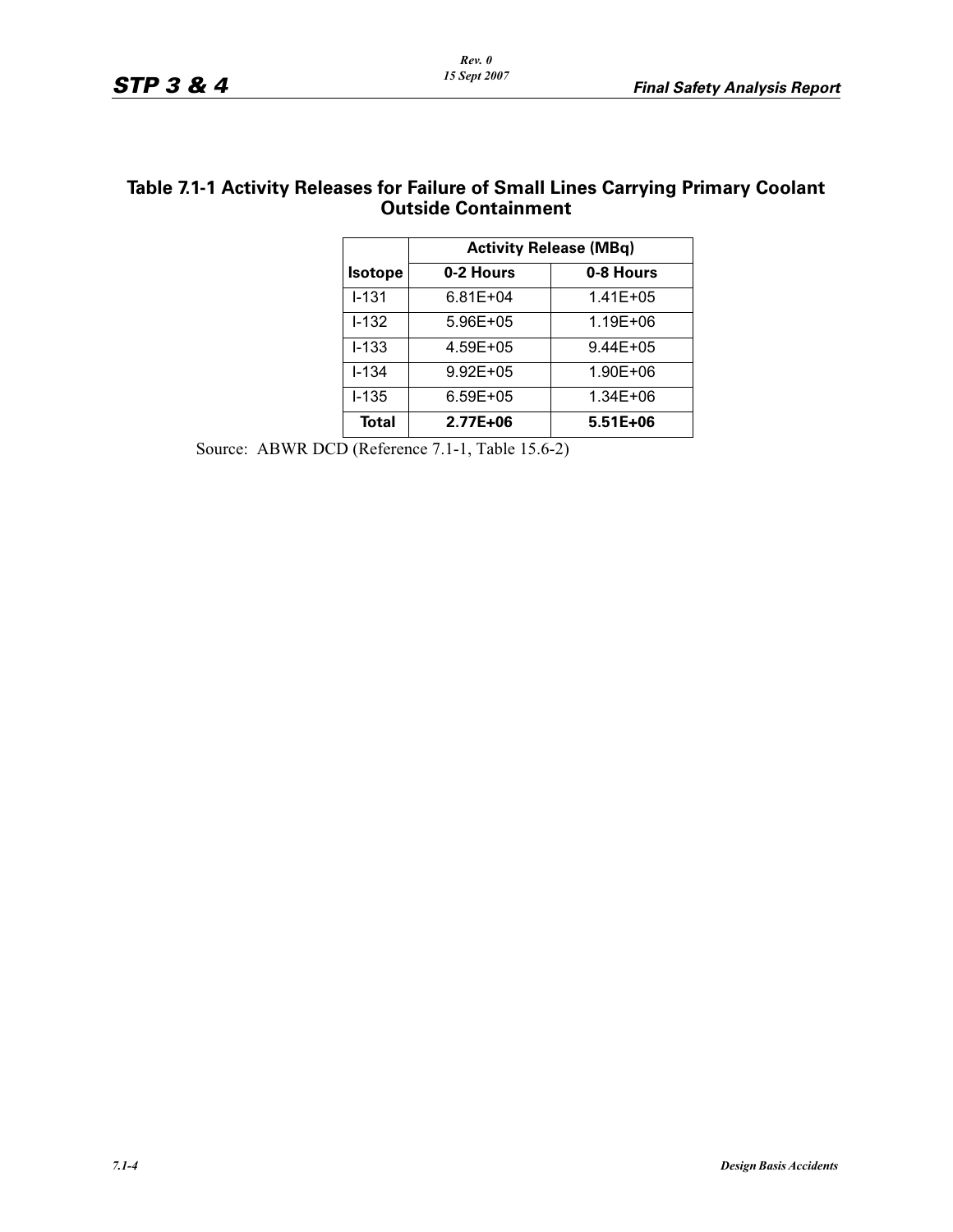|                          | <b>Activity Release (MBq)</b>             |                                              |  |  |  |  |
|--------------------------|-------------------------------------------|----------------------------------------------|--|--|--|--|
| <b>Isotope</b>           | <b>Preexisting lodine</b><br><b>Spike</b> | <b>Equilibrium lodine</b><br><b>Activity</b> |  |  |  |  |
| $I - 131$                | 1.46E+06                                  | 7.29E+04                                     |  |  |  |  |
| $I - 132$                | $1.42E + 07$                              | 7.10E+05                                     |  |  |  |  |
| $I - 133$                | 9.99E+06                                  | $5.00E + 05$                                 |  |  |  |  |
| $I - 134$                | 2.79E+07                                  | 1.40E+06                                     |  |  |  |  |
| $I - 135$                | 1.46E+07                                  | 7.29E+05                                     |  |  |  |  |
| $Kr-83m$                 | 2.44E+03                                  | 4.07E+02                                     |  |  |  |  |
| <b>Kr-85m</b>            | 4.29E+03                                  | 7.18E+02                                     |  |  |  |  |
| <b>Kr-85</b>             | 1.36E+01                                  | 2.26E+00                                     |  |  |  |  |
| <b>Kr-87</b>             | $1.47E + 04$                              | 2.44E+03                                     |  |  |  |  |
| <b>Kr-88</b>             | 1.48E+04                                  | 2.46E+03                                     |  |  |  |  |
| <b>Kr-89</b>             | 5.92E+04                                  | 9.88E+03                                     |  |  |  |  |
| <b>Kr-90</b>             | $1.55E + 04$                              | 2.55E+03                                     |  |  |  |  |
| Xe-131m                  | 1.06E+01                                  | 1.76E+00                                     |  |  |  |  |
| Xe-133m                  | $2.04E + 02$                              | 3.39E+01                                     |  |  |  |  |
| Xe-133                   | 5.70E+03                                  | 9.47E+02                                     |  |  |  |  |
| Xe-135m                  | $1.74E + 04$                              | 2.89E+03                                     |  |  |  |  |
| $\overline{X}$ e-135     | $1.62E + 04$                              | 2.70E+03                                     |  |  |  |  |
| Xe-137                   | 7.40E+04                                  | 1.23E+04                                     |  |  |  |  |
| Xe-138                   | 5.66E+04                                  | 9.44E+03                                     |  |  |  |  |
| Xe-139                   | 2.59E+04                                  | 4.33E+03                                     |  |  |  |  |
| <b>Total lodine</b>      | $6.81E + 07$                              | 3.41E+06                                     |  |  |  |  |
| <b>Total Noble Gases</b> | 3.07E+05                                  | $5.11E + 04$                                 |  |  |  |  |

### **Table 7.1-2 Table 7.1-2 Activity Releases for Main Steam Line Break**

Source: ABWR DCD (Reference 7.1-1, Table 15.6-6)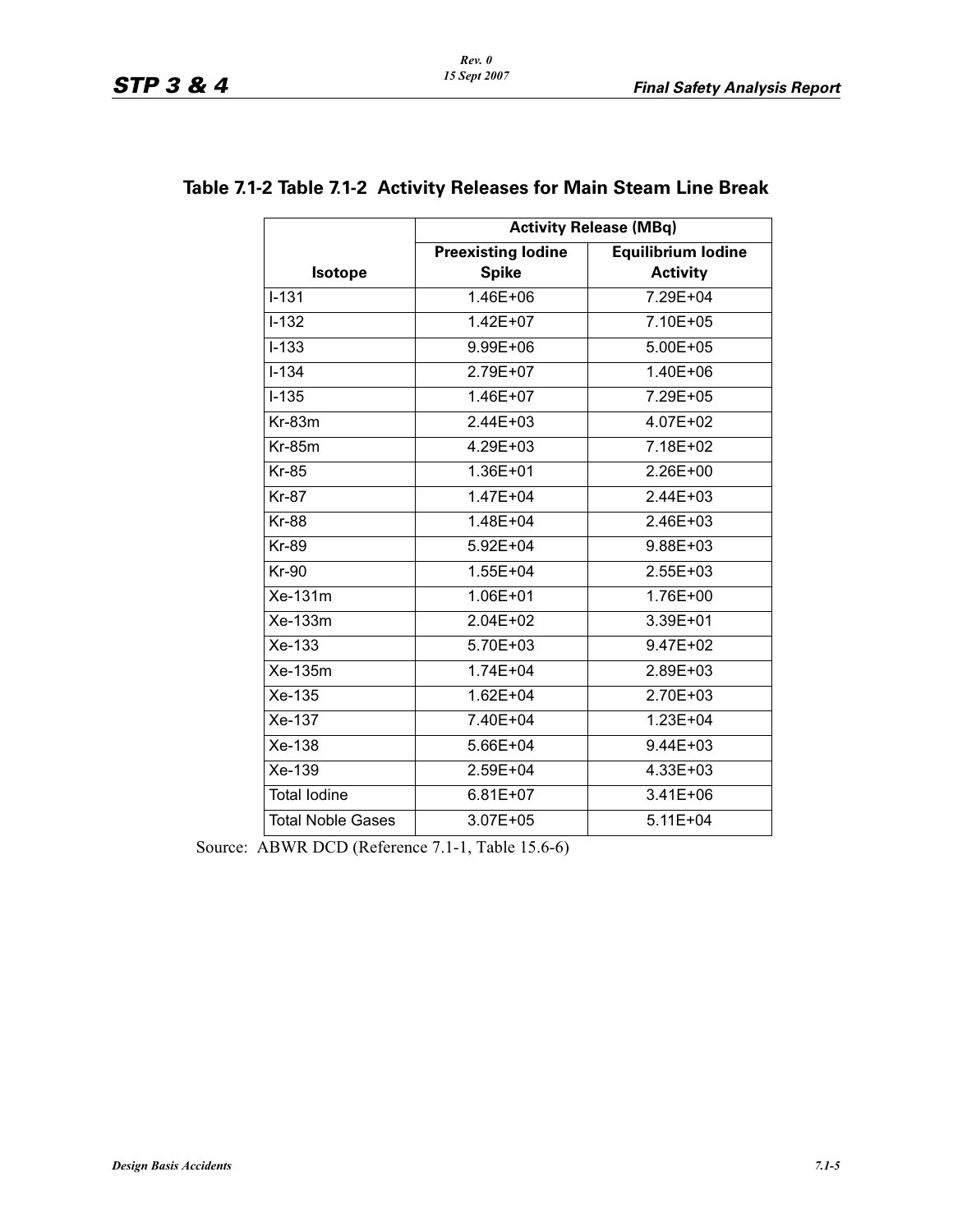|                          | <b>Activity Release (MBq)</b> |             |             |             |             |  |  |
|--------------------------|-------------------------------|-------------|-------------|-------------|-------------|--|--|
| <b>Isotope</b>           | 0-2 Hours                     | 0-8 Hours   | 0-24 Hours  | 0-96 Hours  | 0-720 Hours |  |  |
| $\overline{1} - 131$     | $9.6E + 06$                   | $1.3E + 07$ | $3.6E + 07$ | $1.9E + 08$ | $6.7E + 08$ |  |  |
| $I-132$                  | $1.3E + 07$                   | $1.4E + 07$ | $1.5E + 07$ | $1.5E + 07$ | $1.5E + 07$ |  |  |
| $I-133$                  | $2.0E + 07$                   | $2.6E + 07$ | $5.6E + 07$ | $1.2E + 08$ | $1.3E + 08$ |  |  |
| $I - 134$                | $1.9E + 07$                   | $1.9E + 07$ | $1.9E + 07$ | $1.9E + 07$ | $1.9E + 07$ |  |  |
| $I-135$                  | $1.9E + 07$                   | $2.3E + 07$ | $3.1E + 07$ | $3.5E + 07$ | $3.5E + 07$ |  |  |
| Kr-83m                   | $1.2E + 07$                   | $2.8E + 07$ | $3.3E + 07$ | $3.3E + 07$ | $3.3E + 07$ |  |  |
| <b>Kr-85</b>             | $1.5E + 06$                   | $1.2E + 07$ | $8.1E + 07$ | $6.7E + 08$ | $5.6E + 09$ |  |  |
| <b>Kr-85m</b>            | $3.1E + 07$                   | $1.3E + 08$ | $2.7E + 08$ | $2.9E + 08$ | $2.9E + 08$ |  |  |
| <b>Kr-87</b>             | $4.4E + 07$                   | 7.8E+07     | $8.1E + 07$ | $8.1E + 07$ | $8.1E + 07$ |  |  |
| <b>Kr-88</b>             | 7.8E+07                       | $2.5E + 08$ | $3.6E + 08$ | $3.7E + 08$ | $3.7E + 08$ |  |  |
| <b>Kr-89</b>             | $6.7E + 06$                   | $6.7E + 06$ | $6.7E + 06$ | $6.7E + 06$ | $6.7E + 06$ |  |  |
| Xe-131m                  | 7.8E+05                       | $5.9E + 06$ | $4.1E + 07$ | $3.0E + 08$ | $1.4E + 09$ |  |  |
| Xe-133                   | $2.8E + 08$                   | $2.1E + 09$ | $1.4E + 10$ | $8.9E + 10$ | $2.5E + 11$ |  |  |
| Xe-133m                  | $1.1E + 07$                   | $8.5E + 07$ | $5.2E + 08$ | $2.6E + 09$ | $4.1E + 09$ |  |  |
| Xe-135                   | $3.4E + 07$                   | $1.9E + 08$ | $6.7E + 08$ | $1.0E + 09$ | $1.0E + 09$ |  |  |
| Xe-135m                  | $1.8E + 07$                   | $1.8E + 07$ | $1.8E + 07$ | $1.8E + 07$ | $1.8E + 07$ |  |  |
| Xe-137                   | $1.9E + 07$                   | $1.9E + 07$ | $1.9E + 07$ | $1.9E + 07$ | $1.9E + 07$ |  |  |
| Xe-138                   | 7.4E+07                       | 7.4E+07     | 7.4E+07     | 7.4E+07     | 7.4E+07     |  |  |
| <b>Total lodine</b>      | $8.1E + 07$                   | $9.5E + 07$ | $1.6E + 08$ | $3.8E + 08$ | 8.6E+08     |  |  |
| <b>Total Noble Gases</b> | $6.1E + 08$                   | $3.0E + 09$ | $1.6E + 10$ | $9.4E + 10$ | $2.6E + 11$ |  |  |

## **Table 7.1-3 Activity Releases from Reactor Building for Loss-of-Coolant Accident**

*Rev. 0*

Source: ABWR DCD (Reference 7.1-1, Tables 15.6-10 and 15.6-12)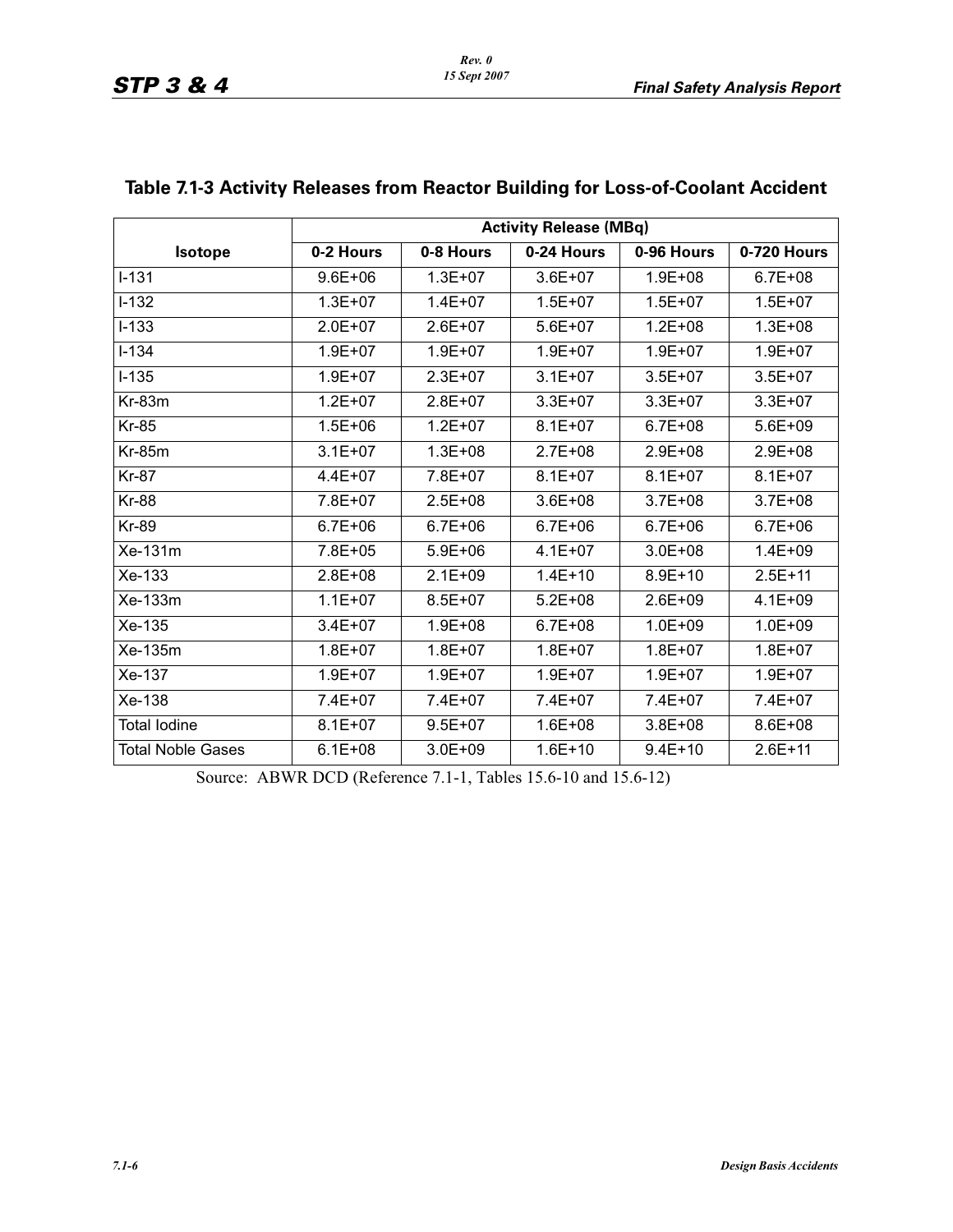|                          | <b>Activity Release (MBq)</b> |             |             |             |             |  |  |
|--------------------------|-------------------------------|-------------|-------------|-------------|-------------|--|--|
| Isotope                  | 0-2 Hours                     | 0-8 Hours   | 0-24 Hours  | 0-96 Hours  | 0-720 Hours |  |  |
| $I - 131$                | $1.2E + 04$                   | $8.5E + 05$ | $1.2E + 07$ | $1.8E + 08$ | $2.0E + 09$ |  |  |
| $I-132$                  | $1.1E + 04$                   | $2.4E + 05$ | $4.4E + 05$ | $4.4E + 05$ | $4.4E + 05$ |  |  |
| $I-133$                  | $2.4E + 04$                   | $1.5E + 06$ | $1.5E + 07$ | 7.4E+07     | 8.9E+07     |  |  |
| $I - 134$                | $8.5E + 03$                   | $4.8E + 04$ | $4.8E + 04$ | $4.8E + 04$ | $4.8E + 04$ |  |  |
| $I-135$                  | $2.1E + 04$                   | $9.3E + 05$ | $5.2E + 06$ | $7.4E + 06$ | $7.4E + 06$ |  |  |
| $Kr-83m$                 | 7.8E+04                       | $1.3E + 06$ | $1.9E + 06$ | $1.9E + 06$ | $1.9E + 06$ |  |  |
| <b>Kr-85</b>             | $1.3E + 04$                   | $9.3E + 05$ | $1.3E + 07$ | $2.3E + 08$ | $5.9E + 09$ |  |  |
| $Kr-85m$                 | $2.3E + 0.5$                  | $8.5E + 06$ | $3.0E + 07$ | $3.6E + 07$ | $3.6E + 07$ |  |  |
| <b>Kr-87</b>             | $2.4E + 05$                   | $2.4E + 06$ | $2.8E + 06$ | $2.8E + 06$ | $2.8E + 06$ |  |  |
| <b>Kr-88</b>             | $5.6E + 05$                   | $1.4E + 07$ | $3.1E + 07$ | $3.2E + 07$ | $3.2E + 07$ |  |  |
| <b>Kr-89</b>             | $4.1E + 00$                   | $4.1E + 00$ | $4.1E + 00$ | $4.1E + 00$ | $4.1E + 00$ |  |  |
| Xe-131m                  | $6.7E + 03$                   | $4.8E + 05$ | $6.7E + 06$ | $1.0E + 08$ | $1.3E + 09$ |  |  |
| $Xe-133$                 | $2.4E + 06$                   | $1.6E + 08$ | $2.2E + 09$ | $3.0E + 10$ | $1.8E + 11$ |  |  |
| Xe-133m                  | $1.0E + 05$                   | $6.7E + 06$ | $8.1E + 07$ | $8.1E + 08$ | $2.0E + 09$ |  |  |
| Xe-135                   | $2.7E + 05$                   | $1.4E + 07$ | $9.6E + 07$ | $2.0E + 08$ | $2.0E + 08$ |  |  |
| Xe-135m                  | $1.0E + 04$                   | $1.3E + 04$ | $1.3E + 04$ | $1.3E + 04$ | $1.3E + 04$ |  |  |
| Xe-137                   | $3.5E + 01$                   | $3.5E + 01$ | $3.5E + 01$ | $3.5E + 01$ | $3.5E + 01$ |  |  |
| Xe-138                   | $3.2E + 04$                   | $3.7E + 04$ | $3.7E + 04$ | $3.7E + 04$ | $3.7E + 04$ |  |  |
| <b>Total lodine</b>      | 7.7E+04                       | $3.5E + 06$ | $3.3E + 07$ | $2.6E + 08$ | $2.1E + 09$ |  |  |
| <b>Total Noble Gases</b> | $3.9E + 06$                   | $2.1E + 08$ | $2.5E + 09$ | $3.2E + 10$ | $1.9E + 11$ |  |  |

## **Table 7.1-4 Activity Releases from Condenser for Loss-of-Coolant Accident**

Source: ABWR DCD (Reference 7.1-1, Tables 15.6-10, and 15.6-12)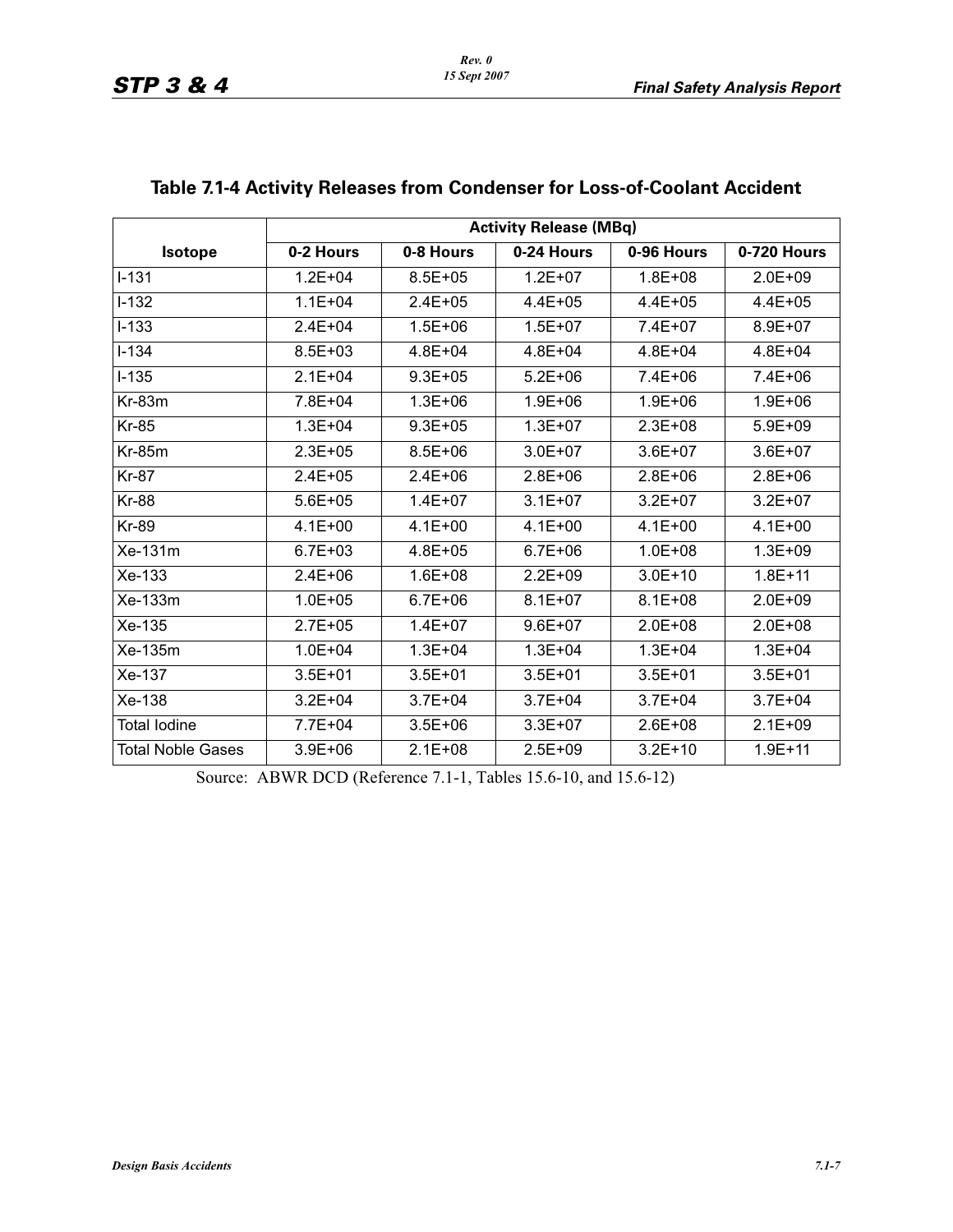| <b>Isotope</b> | <b>Activity Release (MBq)</b><br>0-2 Hours |
|----------------|--------------------------------------------|
| $1 - 131$      | $8.1E + 04$                                |
| $1 - 132$      | $1.9E + 0.5$                               |
| $I - 133$      | $2.3E + 0.5$                               |
| $1 - 1.34$     | $3.2E + 0.5$                               |
| $1 - 135$      | $2.5E + 0.5$                               |
| Total          | $1.1E + 06$                                |

### **Table 7.1-5 Activity Releases for Cleanup Water Line Break Outside Containment**

Source: ABWR DCD (Reference 7.1-1, Table 15.6-17)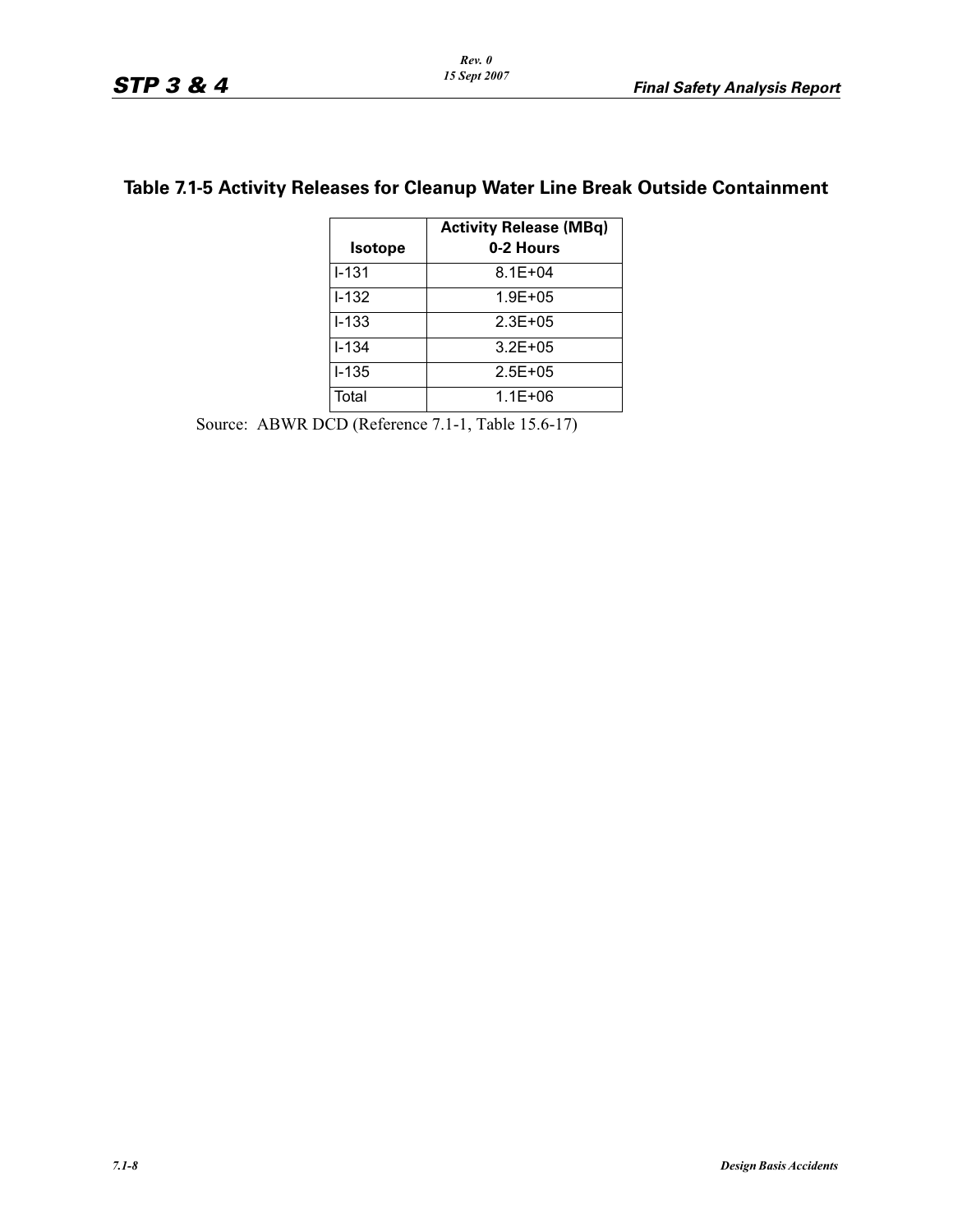|                          | <b>Activity Release (MBq)</b> |
|--------------------------|-------------------------------|
| <b>Isotope</b>           | 0-2 Hours                     |
| $I - 131$                | 4.55E+06                      |
| $1 - 132$                | $5.62E + 06$                  |
| $I - 133$                | 4.70E+06                      |
| $1 - 1.34$               | 2.28E-01                      |
| $I - 135$                | 7.62E+05                      |
| $Kr-83m$                 | 2.38E+05                      |
| $Kr-85m$                 | 3.16E+06                      |
| <b>Kr-85</b>             | $1.77E + 07$                  |
| Kr-87                    | 4.55E+02                      |
| Kr-88                    | 8.99E+05                      |
| Kr-89                    | 3.01E-06                      |
| $Xe-131m$                | 3.09E+06                      |
| Xe-133m                  | 4.07E+07                      |
| $Xe-133$                 | $1.04E + 0.9$                 |
| Xe-135m                  | 8.18E+06                      |
| Xe-135                   | 2.36E+08                      |
| Xe-137                   | 7.66E-06                      |
| Xe-138                   | 1.59E-05                      |
| <b>Total lodine</b>      | 1.56E+07                      |
| <b>Total Noble Gases</b> | 1.35E+09                      |

### **Table 7.1-6 Activity Releases for Fuel-Handling Accident**

Source: ABWR DCD (Reference 7.1-1, Table 15.7-10)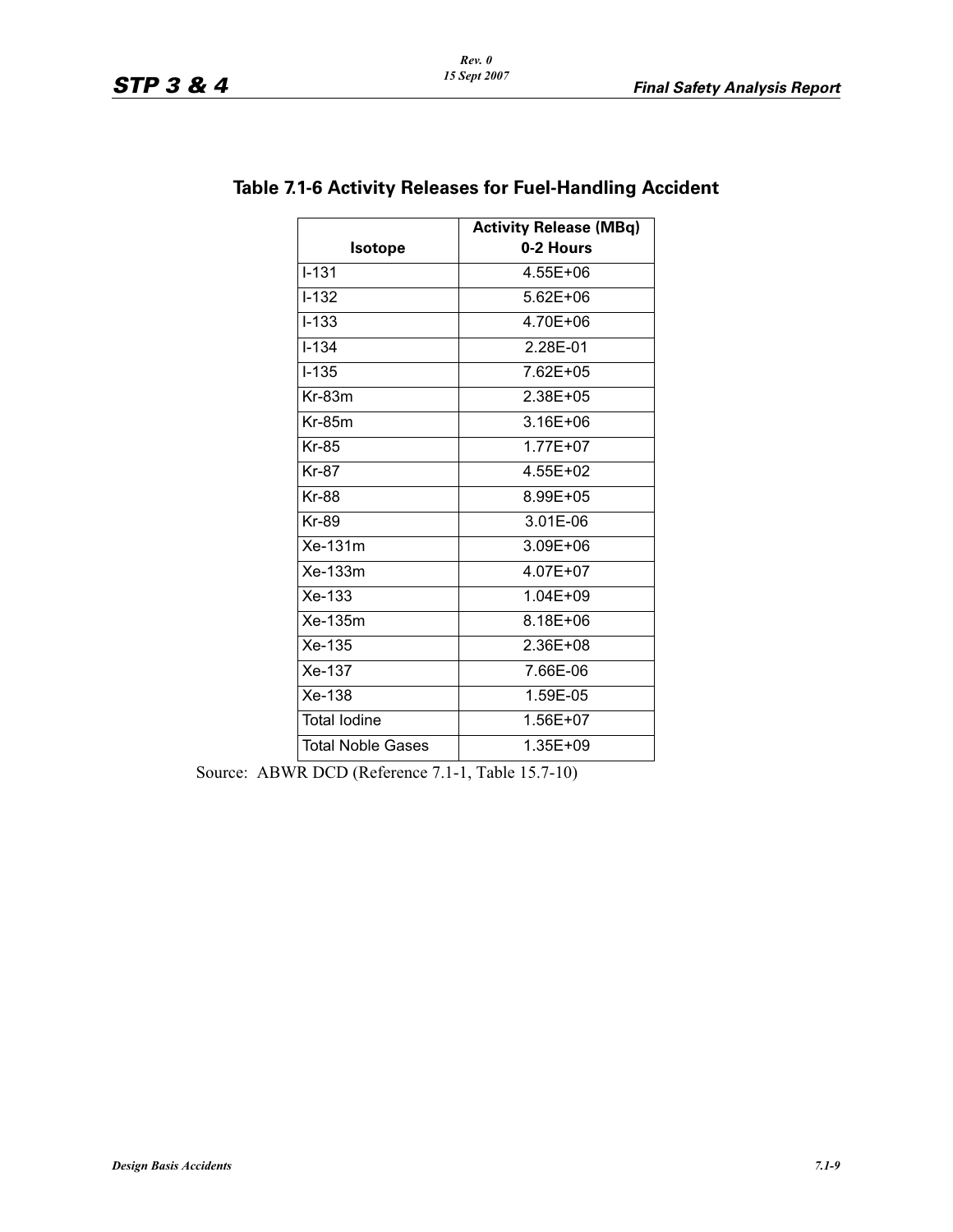|                |           | $\chi$ /Q (sec/m3) |            |                         |
|----------------|-----------|--------------------|------------|-------------------------|
| Location       | Time (hr) | <b>Site</b>        | <b>DCD</b> | <b>Ratio (Site/DCD)</b> |
| EAB            | $0 - 2$   | 4.20E-05           | 1.37E-03   | 3.07E-02                |
| LPZ - LOCA     | $0 - 8$   | $3.54E-06$         | 1.56E-04   | 2.27E-02                |
|                | $8 - 24$  | 3.00E-06           | 9.61E-05   | $3.12E - 02$            |
|                | 24-96     | 2.08E-06           | 3.36E-05   | 6.19E-02                |
|                | 96-720    | 1.24E-06           | 7.42E-06   | 1.67E-01                |
| LPZ - Non-LOCA | $0 - 8$   | 3.54E-06           | 1.37E-03   | 2.58E-3                 |

### **Table 7.1-7 Atmospheric Dispersion Factors**

Notes:

The site  $\chi$ /Q values are from Section 2.7.

The DCD  $\chi$ /Q values are from the ABWR DCD (Reference 7.1-1, Tables 15.6-3, 15.6-7, 15.6-13, 15.6-18, and 15.7-11).

The DCD does not show LPZ doses for accidents other than LOCA. Site LPZ doses for these non-LOCA accidents, all of which have their activity releases terminated within 8 hr, are estimated by multiplying the DCD EAB dose by the ratio of site LPZ  $\chi$ /Q to DCD EAB  $\chi$ /Q shown in the last row above.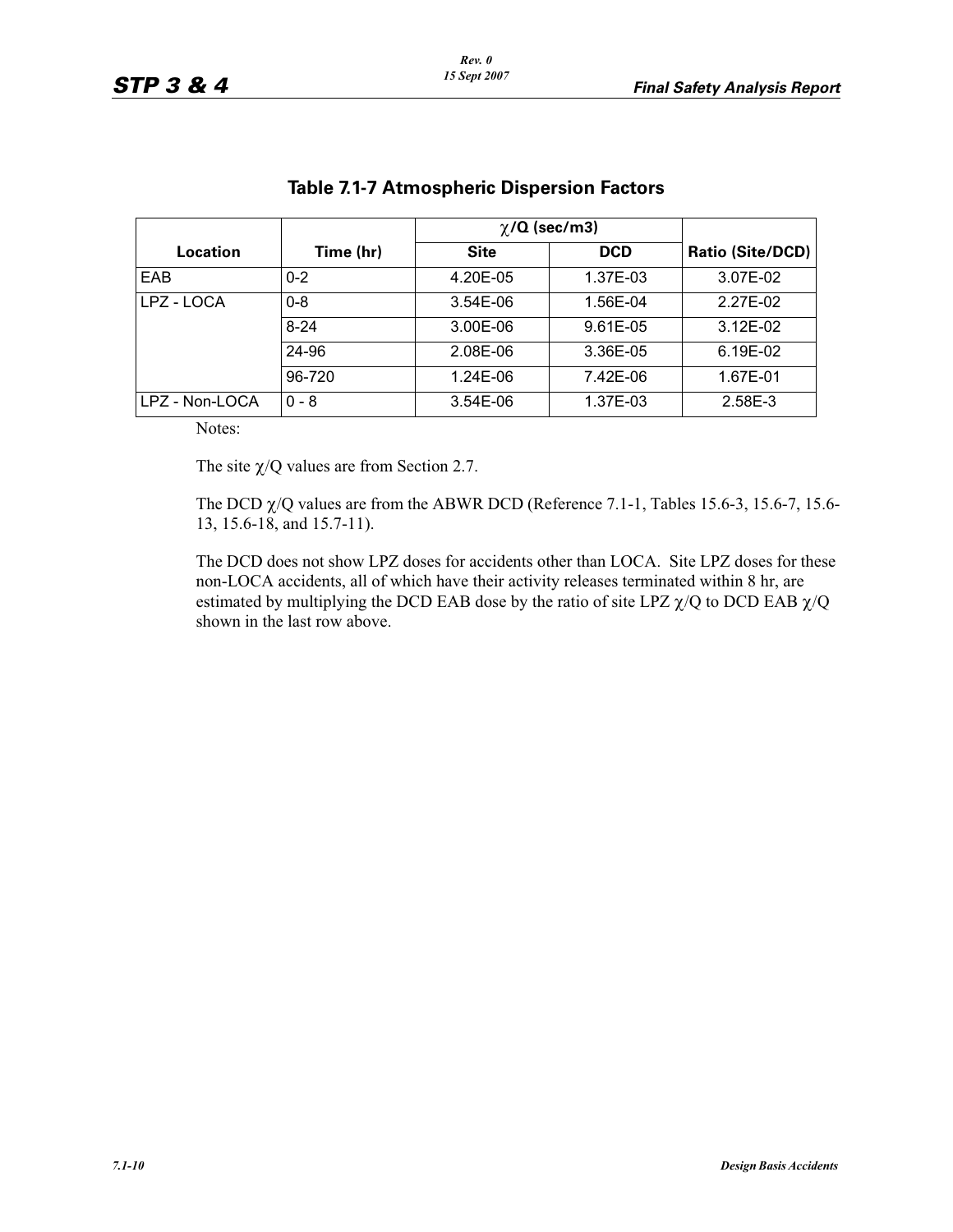#### **Table 7.1-8 Doses for Failure of Small Lines Carrying Primary Coolant Outside Containment**

|            | Time         | DCD Dose (Sv)                                    |                | $\chi$ /Q Ratio | Site Dose (rem)   |                |
|------------|--------------|--------------------------------------------------|----------------|-----------------|-------------------|----------------|
| Location   | (hr)         | <b>Whole Body</b>                                | <b>Thyroid</b> | (Site/DCD)      | <b>Whole Body</b> | <b>Thyroid</b> |
| <b>EAB</b> | $0 - 2$      | 9.4E-04                                          | 4.8E-02        | 3.07E-02        | 2.9E-03           | 1.5E-01        |
| <b>LPZ</b> | $0 - 8$      |                                                  |                | 2.58E-03        | $2.4E-04$         | 1.2E-02        |
|            | $8 - 24$     |                                                  |                |                 |                   |                |
|            | 24-96        |                                                  |                |                 |                   |                |
|            | 96-720       |                                                  |                |                 |                   |                |
|            | <b>Total</b> |                                                  |                |                 | 2.4E-04           | 1.2E-02        |
|            |              | Regulatory Limit (NUREG-0800, Subsection 15.6.2) |                |                 | 2.5               | 30             |

Note:

DCD doses are from the ABWR DCD (Reference 7.1-1, Table 15.6-3).

The DCD does not provide LPZ doses. The site LPZ doses are obtained by multiplying the DCD EAB doses by the ratio of LPZ  $\chi$ /Q to DCD EAB  $\chi$ /Q.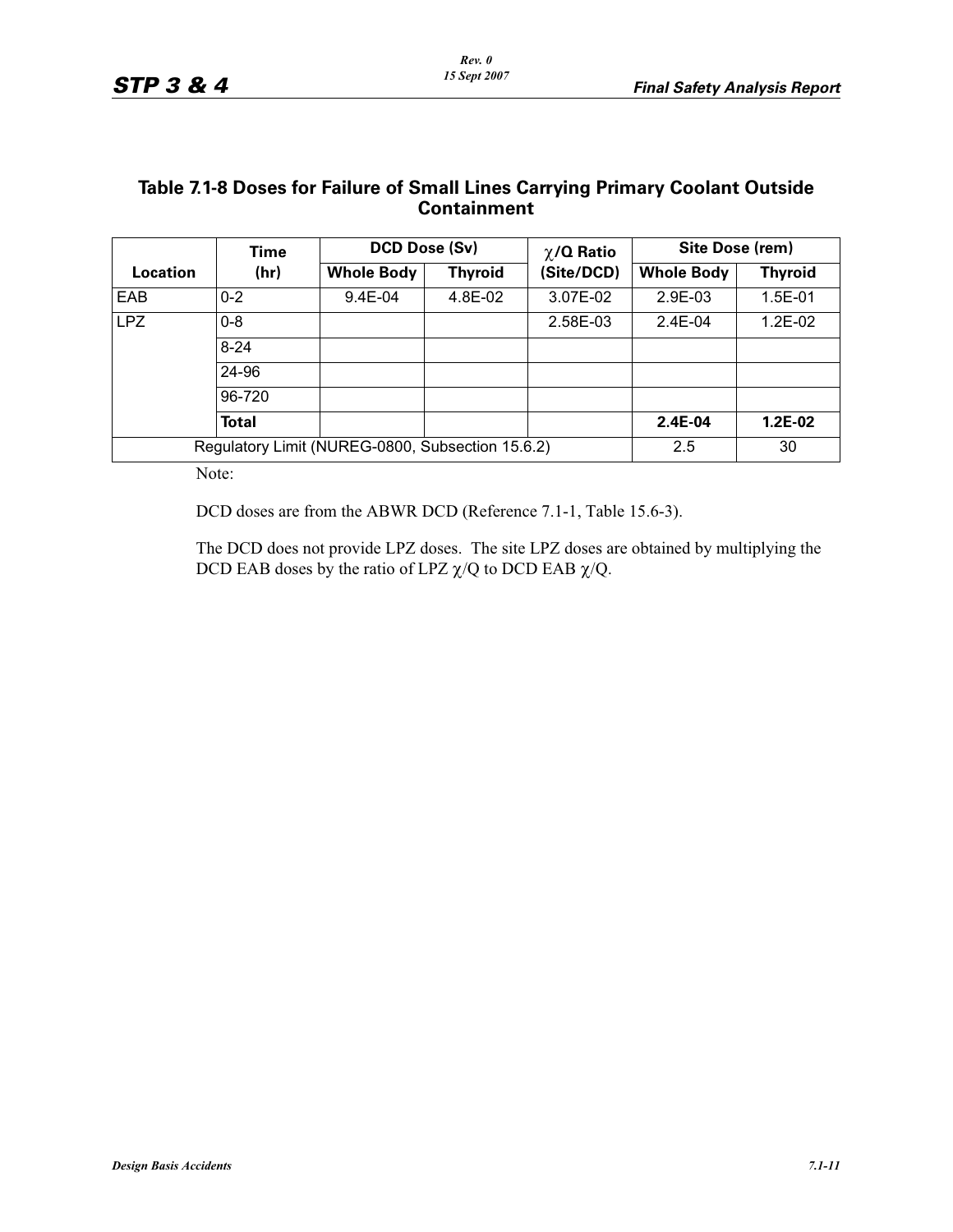|          | Time         |                                  | DCD Dose (Sv)  |            | Site Dose (rem)   |                |
|----------|--------------|----------------------------------|----------------|------------|-------------------|----------------|
| Location | (hr)         | <b>Whole Body</b>                | <b>Thyroid</b> | (Site/DCD) | <b>Whole Body</b> | <b>Thyroid</b> |
| EAB      | $0 - 2$      | 1.3E-02                          | $5.1E-01$      | 3.07E-02   | $4.0E-02$         | $1.6E + 00$    |
| LPZ.     | $0 - 8$      |                                  |                | 2.58E-03   | $3.4E-03$         | $1.3E-01$      |
|          | $8 - 24$     |                                  |                |            |                   |                |
|          | $24 - 96$    |                                  |                |            |                   |                |
|          | $96 - 720$   |                                  |                |            |                   |                |
|          | <b>Total</b> |                                  |                |            | 3.4E-03           | 1.3E-01        |
|          |              | Regulatory Limit (10 CFR 100.11) |                |            | 25                | 300            |

# **Table 7.1-9 Doses for Main Steam Line Break, Preexisting Iodine Spike**

Note:

DCD doses are from the ABWR DCD (Reference 7.1-1, Table 15.6-7).

The ABWR DCD does not provide LPZ doses. The site LPZ doses are obtained by multiplying the DCD EAB doses by the ratio of LPZ  $\chi$ /Q to DCD EAB  $\chi$ /Q.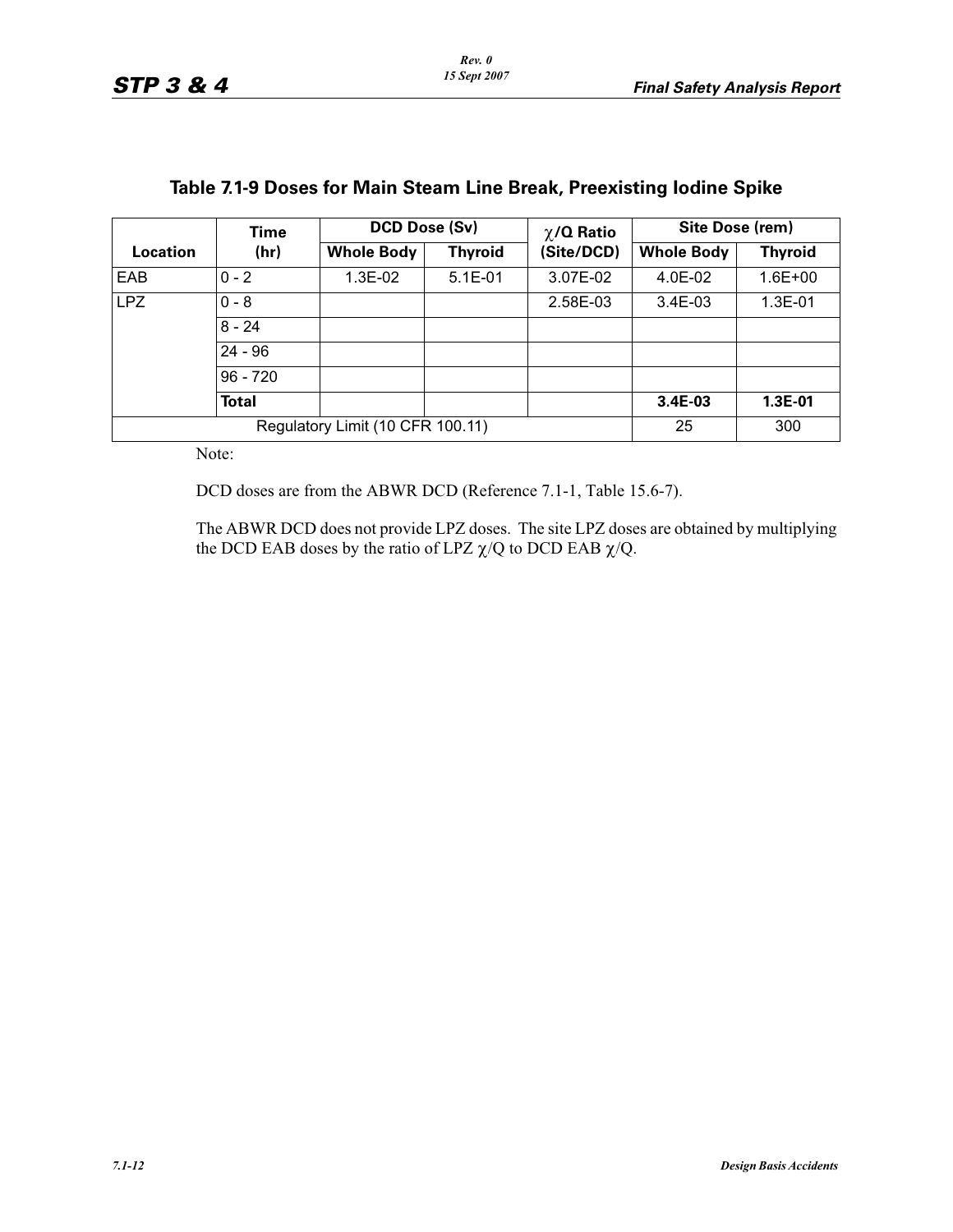|            | Time         |                                                  | DCD Dose (Sv)<br>Site Dose (rem)<br>$\chi$ /Q Ratio |            |                   |                |
|------------|--------------|--------------------------------------------------|-----------------------------------------------------|------------|-------------------|----------------|
| Location   | (hr)         | <b>Whole Body</b>                                | <b>Thyroid</b>                                      | (Site/DCD) | <b>Whole Body</b> | <b>Thyroid</b> |
| EAB        | $0 - 2$      | $6.2E-04$                                        | $2.6E-02$                                           | 3.07E-02   | 1.9E-03           | 8.0E-02        |
| <b>LPZ</b> | $0 - 8$      |                                                  |                                                     | 2.58E-03   | 1.6E-04           | 6.7E-03        |
|            | $8 - 24$     |                                                  |                                                     |            |                   |                |
|            | 24-96        |                                                  |                                                     |            |                   |                |
|            | 96-720       |                                                  |                                                     |            |                   |                |
|            | <b>Total</b> |                                                  |                                                     |            | 1.6E-04           | 6.7E-03        |
|            |              | Regulatory Limit (NUREG-0800, Subsection 15.6.4) |                                                     |            | 2.5               | 30             |

### **Table 7.1-10 Doses for Main Steam Line Break, Equilibrium Iodine Activity**

Note:

DCD doses are from the ABWR DCD (Reference 7.1-1, Table 15.6-7).

The ABWR DCD does not provide LPZ doses. The site LPZ doses are obtained by multiplying the DCD EAB doses by the ratio of LPZ  $\chi$ /Q to DCD EAB  $\chi$ /Q.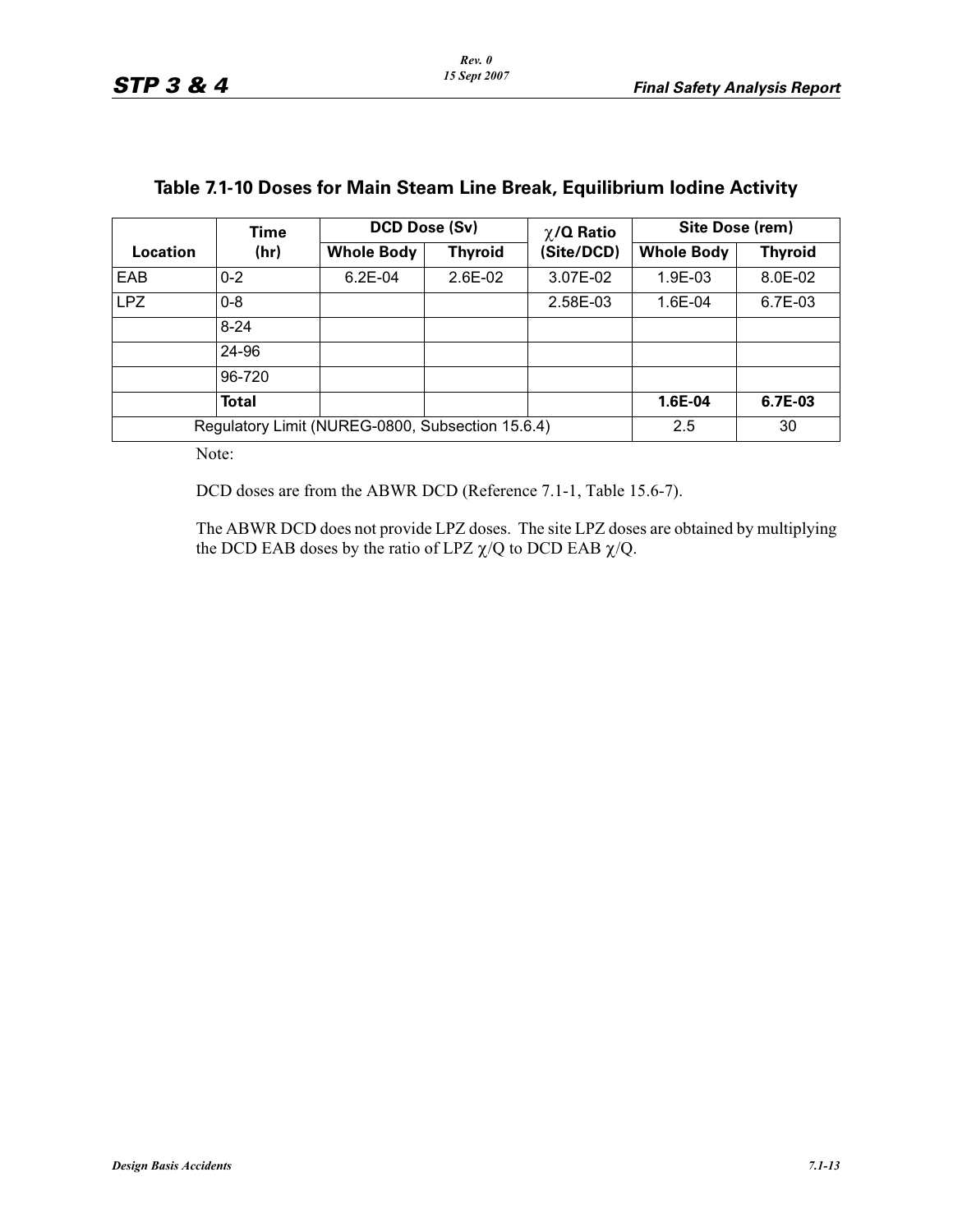|            | Time         |                                  | DCD Dose (Sv)  |                               | Site Dose (rem)   |                |
|------------|--------------|----------------------------------|----------------|-------------------------------|-------------------|----------------|
| Location   | (hr)         | <b>Whole Body</b>                | <b>Thyroid</b> | $\chi$ /Q Ratio<br>(Site/DCD) | <b>Whole Body</b> | <b>Thyroid</b> |
| EAB        | $0 - 2$      | 4.1E-02                          | $1.9E + 00$    | 3.07E-02                      | $1.3E-01$         | $5.8E + 00$    |
| <b>LPZ</b> | $0 - 8$      | $1.0E-02$                        | $3.1E - 01$    | 2.27E-02                      | $2.3E-02$         | 7.0E-01        |
|            | $8 - 24$     | 8.0E-03                          | $2.0E - 01$    | 3.12E-02                      | $2.5E-02$         | $6.2E - 01$    |
|            | 24-96        | $1.1E-02$                        | 7.9E-01        | 6.19E-02                      | 6.8E-02           | $4.9E + 00$    |
|            | 96-720       | 9.0E-03                          | $1.1E + 00$    | 1.67E-01                      | $1.5E-01$         | $1.8E + 01$    |
|            | <b>Total</b> | 3.8E-02                          | $2.4E + 00$    |                               | 2.7E-01           | $2.5E+01$      |
|            |              | Regulatory Limit (10 CFR 100.11) |                |                               | 25                | 300            |

# **Table 7.1-11 Table 7.1-11 Doses for Loss-of-Coolant Accident**

Note: DCD doses are from the ABWR DCD (Reference 7.1-1, Table 15.6-13)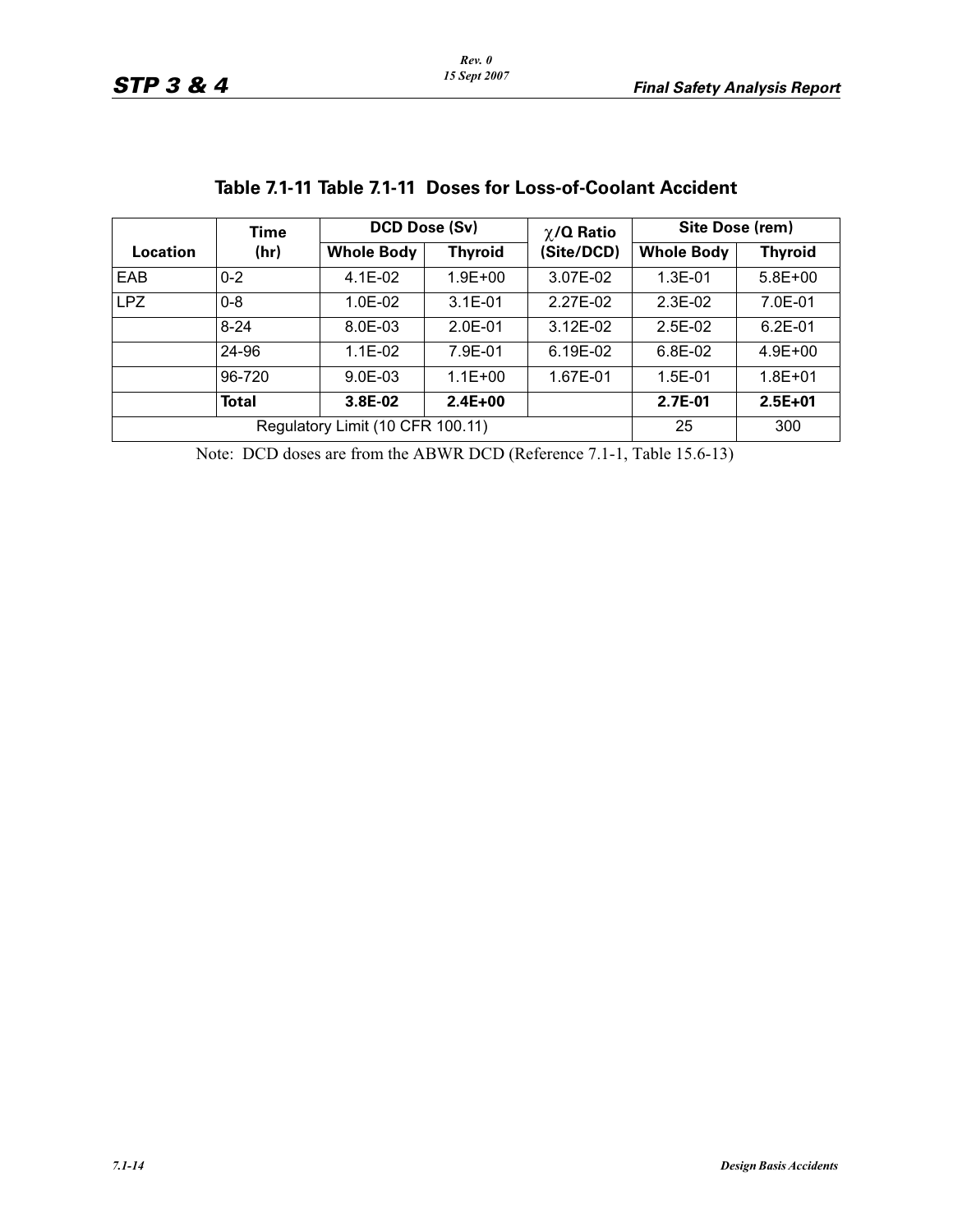|                                  | Time<br>(hr) | DCD Dose (Sv)     |                | $\chi$ /Q Ratio | Site Dose (rem)   |                |  |
|----------------------------------|--------------|-------------------|----------------|-----------------|-------------------|----------------|--|
| Location                         |              | <b>Whole Body</b> | <b>Thyroid</b> | (Site/DCD)      | <b>Whole Body</b> | <b>Thyroid</b> |  |
| EAB                              | $0 - 2$      | 1.7E-04           | 1.7E-04        | 3.07E-02        | $5.2E-04$         | $5.2E-04$      |  |
| <b>LPZ</b>                       | $0 - 8$      |                   |                | 2.58E-03        | 4.4E-05           | 4.4E-05        |  |
|                                  | $8 - 24$     |                   |                |                 |                   |                |  |
|                                  | 24-96        |                   |                |                 |                   |                |  |
|                                  | 96-720       |                   |                |                 |                   |                |  |
|                                  | <b>Total</b> |                   |                |                 | 4.4E-05           | 4.4E-05        |  |
| Regulatory Limit (10 CFR 100.11) |              |                   |                |                 | 25                | 300            |  |

### **Table 7.1-12 Table 7.1-12 Doses for Cleanup Water Line Break Outside Containment**

Notes:

DCD doses are from the ABWR DCD (Reference 7.1-1, Table 15.6-18).

The DCD does not provide LPZ doses. The site LPZ doses are obtained by multiplying the DCD EAB doses by the ratio of LPZ  $\chi$ /Q to DCD EAB  $\chi$ /Q.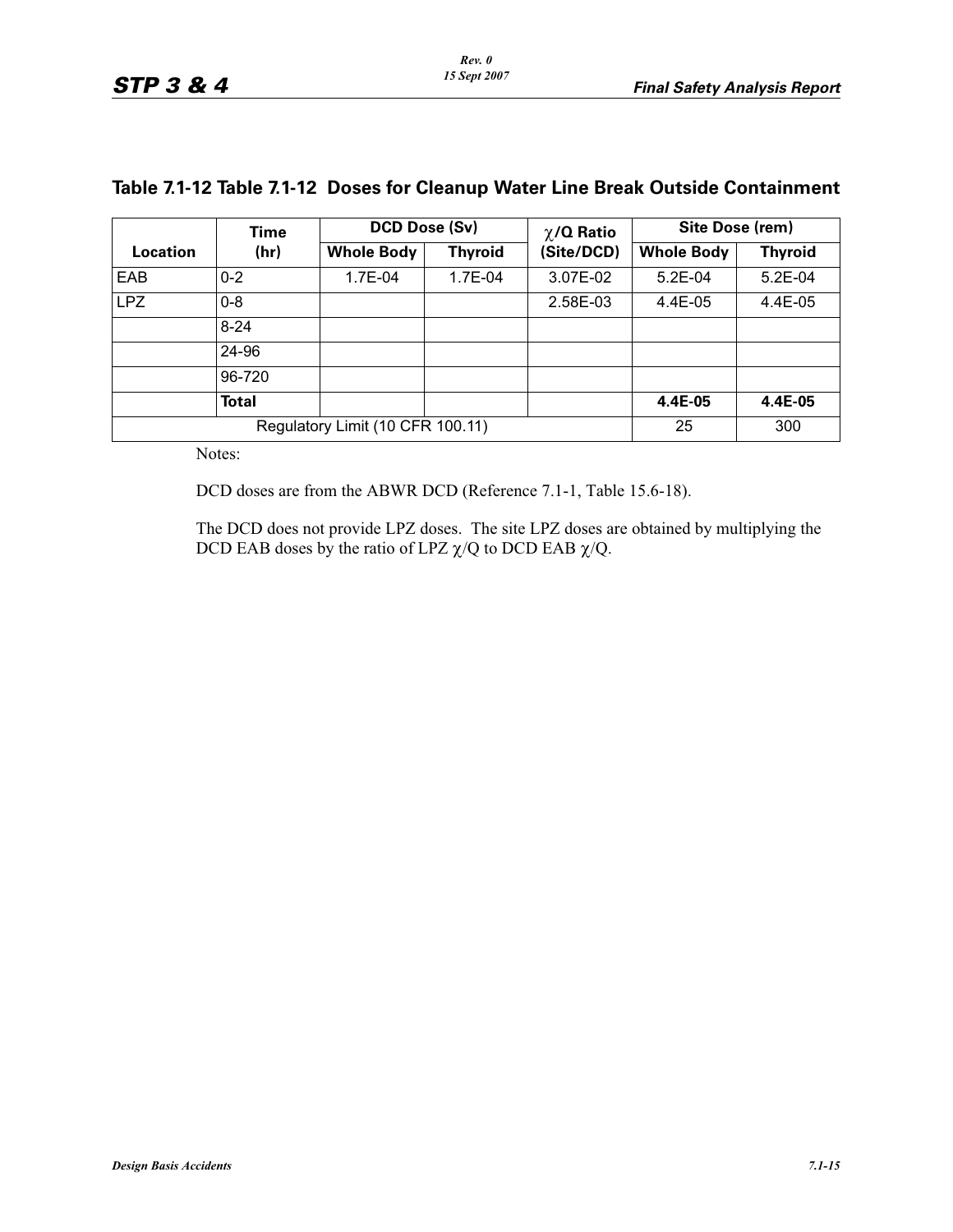| Location                                         | Time<br>(hr) | DCD Dose (Sv)     |                | $\chi$ /Q Ratio | Site Dose (rem)   |                |  |
|--------------------------------------------------|--------------|-------------------|----------------|-----------------|-------------------|----------------|--|
|                                                  |              | <b>Whole Body</b> | <b>Thyroid</b> | (Site/DCD)      | <b>Whole Body</b> | <b>Thyroid</b> |  |
| EAB                                              | $0 - 2$      | $1.2E-02$         | 7.5E-01        | 3.07E-02        | $3.7E-02$         | $2.3E+00$      |  |
| <b>LPZ</b>                                       | $0 - 8$      |                   |                | 2.58E-03        | $3.1E - 03$       | 1.9E-01        |  |
|                                                  | $8 - 24$     |                   |                |                 |                   |                |  |
|                                                  | 24-96        |                   |                |                 |                   |                |  |
|                                                  | 96-720       |                   |                |                 |                   |                |  |
|                                                  | Total        |                   |                |                 | 3.1E-03           | 1.9E-01        |  |
| Regulatory Limit (NUREG-0800, Subsection 15.7.4) |              |                   |                |                 | 6                 | 75             |  |

## **Table 7.1-13 Table 7.1-13 Doses for Fuel Handling Accident**

Note:

DCD doses are from the ABWR DCD (Reference 7.1-1, Table 15.7-11).

The DCD does not provide LPZ doses. The site LPZ doses are obtained by multiplying the DCD EAB doses by the ratio of LPZ  $\chi$ /Q to DCD EAB  $\chi$ /Q.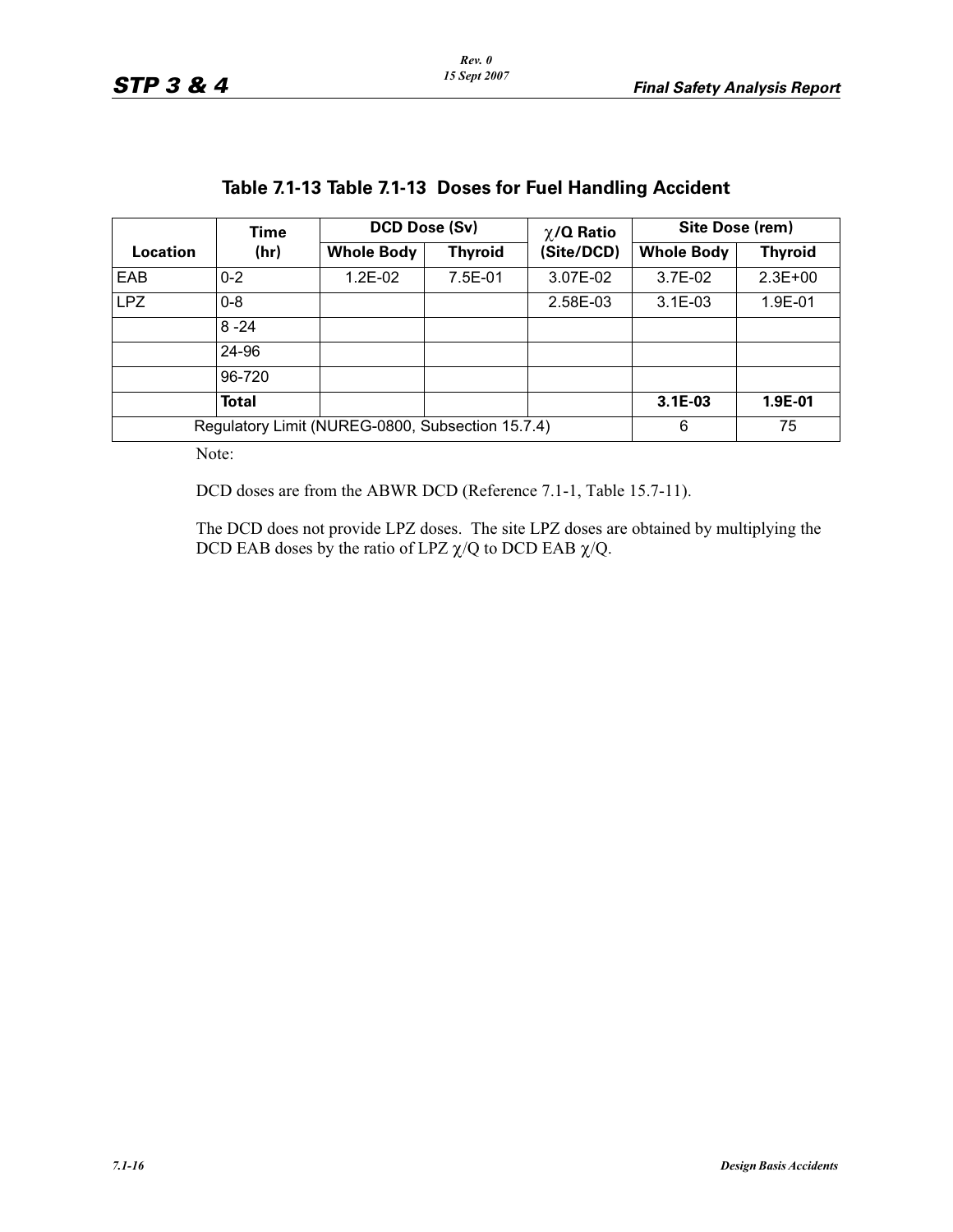|                              |                                                                                                | Site Dose (rem)      |                |             | Dose Limit (rem)     |                |
|------------------------------|------------------------------------------------------------------------------------------------|----------------------|----------------|-------------|----------------------|----------------|
| <b>DCD</b><br><b>Section</b> | <b>Accident</b>                                                                                | Whole<br><b>Body</b> | <b>Thyroid</b> | <b>TEDE</b> | Whole<br><b>Body</b> | <b>Thyroid</b> |
| 15.6.2                       | <b>Failure of Small Lines</b><br><b>Carrying Primary Coolant</b><br><b>Outside Containment</b> | 2.9E-03              | $1.5E-01$      | $7.3E-0.3$  | 2.5                  | 30             |
| 15.6.4                       | Main Steam Line Break                                                                          |                      |                |             |                      |                |
|                              | Preexisting Iodine Spike                                                                       | 4.0E-02              | $1.6E + 00$    | 8.7E-02     | 25                   | 300            |
|                              | Equilibrium Iodine Activity                                                                    | 1.9E-03              | $8.0E - 02$    | $4.3E-0.3$  | 2.5                  | 30             |
| 15.6.5                       | Loss-of-Coolant Accident                                                                       | $1.3E - 01$          | $5.8E + 00$    | 3.0E-01     | 25                   | 300            |
| None                         | Cleanup Water Line Break<br><b>Outside Containment</b>                                         | $5.2E-04$            | $5.2E-04$      | $5.4E-04$   | 25                   | 300            |
| 15.7.4                       | <b>Fuel-Handling Accident</b>                                                                  | $3.7E-02$            | $2.3E + 00$    | $1.1E - 01$ | 6                    | 75             |

### **Table 7.1-14 Table 7.1-14 Summary of Design Basis Accident EAB Doses**

Notes:

The site doses and dose limits are taken from Tables 7.1-8 to 7.1-13.

The dose limits are from either NUREG-0800 or 10 CFR 100.11, as indicated in Tables 7.1-8 to 7.1-13.

Preexisting Iodine Spike and Equilibrium Iodine Activity are subsets of Main Steam Line Break.

All accidents meet the 10 CFR 50.34(a)(1)(ii) dose limit of 25 rem TEDE.